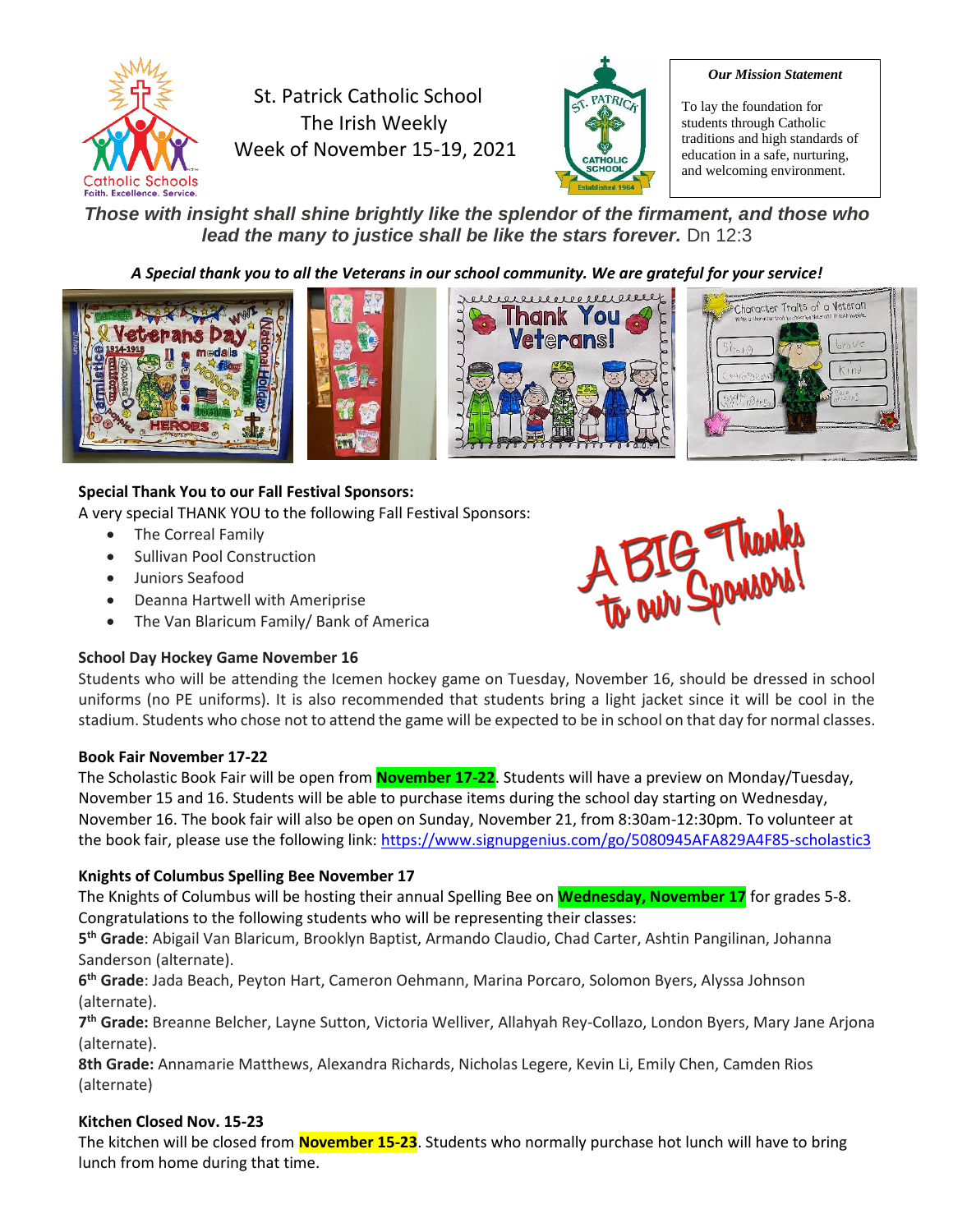## **Bonos Spirit Night November 16**

Please join us for our first spirit night of the year at Bonos Barbecue (731 Duval Station Road, Jacksonville, 32218). **From 3:00-9:00pm, on Tuesday, November 16**, Bonos will donate a portion of the sales back to our school community. Just let them know that you are there to support SPCS!

# **NJHS Meeting and Donation Collection**

Our NJHS chapter is collecting items for the homeless from **now through November 30**. Donations can be brought into students' homerooms. They are asking for donations of the following items:

- 1. All PreK- Adult socks
- 2. K-adult socks
- 3. 1st-toothpaste/ travel size
- 4. 2nd-travel toothbrush
- 5. 3rd-travel kleenex
- 6. 4th-lotion/chapstick
- 7. 5th-deodorant
- 8. 6th-bar of soap
- 9. 7th-facecloth
- 10. 8th-baby wipes travel size
- 11. TEACHERS-Adult socks

## **Rosary Club Make-Up Session**

There will be a make-up session for Rosary Club members who missed the November 2 meeting this **Tuesday, November 16**, from 3:15-4:15pm.

#### **Soccer Shots Make-up Session**

There will be a make-up session for PreK and VPK students who will be attending the Icemen game on **Friday, November 19** during their normal Soccer Shots time.

## **Farm Share Volunteer Opportunity**

There will be a volunteer opportunity on **Saturday, December 18**, helping distribute food with Farm Share. The event will be held on our campus, from 7:30am until the food runs out. More information and a Sign-Up Genius link will appear in next week's Irish Weekly.

## **Nailed It Art Event**

On **Saturday, December 4th**, our HSA will be hosting a "Nailed It" art event from 6:00-8:00pm in the Parish Hall. This will be a great opportunity to demonstrate your artistic skills. You can choose to paint at the school or to order a kit to take with you. 20% of all orders go back to our school. Please check out the link below for more information or to purchase your kit. All kits MUST be ordered before Thanksgiving. <https://jacksonville.naileditdiy.com/product/stpatricks/>

## **Food Trucks on Campus this Saturday**

We will be hosting food trucks on campus this **Saturday, November 20**, from 4:00-7:00pm. Stop by after evening Mass, or just pop in to pick up Saturday dinner. A portion of the proceeds from the food truck sales come back to our school.

## **Mission Statement Revision**

As part of our accreditation process, our school has been asked to review and revise our current mission statement. After months of work, our steering committee has presented the following revised mission statement. We will be sending out a survey to collect feedback on the new statement:

The mission of St. Patrick Catholic School is to lay the foundation for success in students through Catholic traditions, rooted in the Eucharist and Gospel teachings of Christ, with high standards of education in a safe, nurturing and welcoming environment.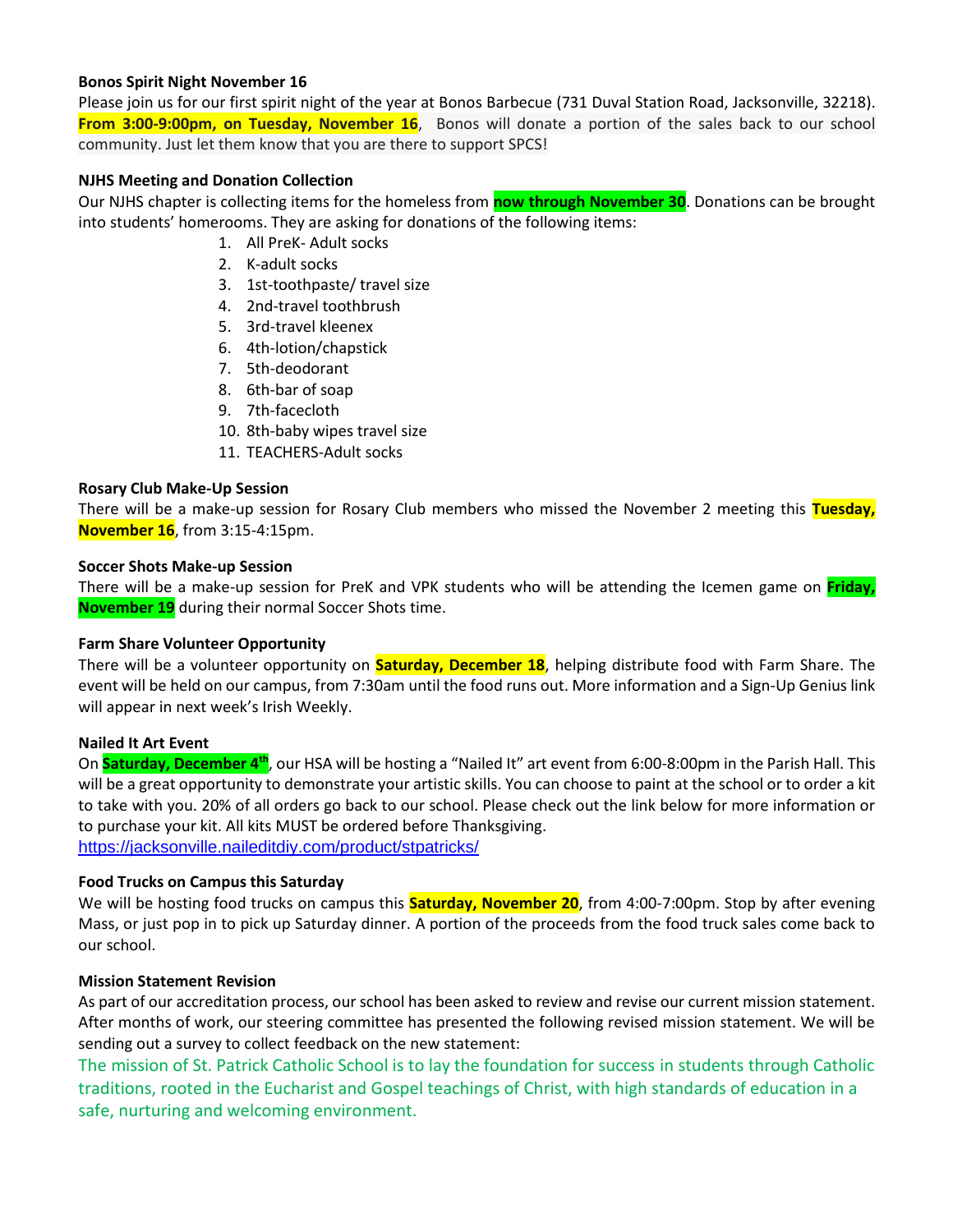# **Special Thank You**

A very special thank you to Mrs. Trujillo for her work on our Veterans Day slide show. Also, special thanks to Breanne Belcher, Annamarie Mathews, Allahyah Rey-Collazo, and Peyton Hart for leading our prayer service.

# **Faculty Retreat with the Sisters**

On Thursday, November 11, the faculty had the chance to meet for a retreat with our Servant Sisters of the Home of the Mother. We are very grateful to Sister Sasha and the Sisters who ran the beautiful retreat for our teachers.

## **Thanksgiving Break**

Our Thanksgiving Break will be held from **Wednesday, November 24, through Sunday, November 28**. We will have an early dismissal on Wednesday, November 24. THERE WILL NOT BE AFTER CARE THAT DAY. For families planning on international travel, our diocese will be following CDC guidelines for quarantining (if necessary). If your family plans to travel internationally, please contact the office and we will discuss the procedure with you.

# **COVID Impact on Our School**

This week we did not have any reported cases of COVID-19.

We will continue to let you know when students test positive. Because of privacy laws, we cannot disclose the names of the students. We will let the parents of students who have been in close contact know so that they can be quarantined based on the current requirements of the diocese and the Department of Health.

Thank you for all your help with the mask optional policy that is currently in effect. We ask your continued patience and assistance with this and in reporting any new positive cases to us.

# **This Week-At-A-Glance**

# **Monday, November 15**

• Volleyball Practice 3:15-5:00pm

# **Tuesday, November 16**

- Jacksonville Icemen School Day Hockey Game
- Soccer Shots on campus
- Rosary Club make-up session 3:15-4:15
- Volleyball Practice 3:15-5:00pm
- Soccer Practice 3:15-4:30pm

## **Wednesday, November 17**

- Book Fair Open
- Knights of Columbus Spelling Bee (grades 5-8) 1:00pm
- Soccer Practice 3:15-4:30pm

# **Thursday, November 18**

- Book Fair Open
- Irish Spirit Day (Spirit Shirts with uniform/PE bottoms and school shoes)
- Volleyball Practice 3:15-5:00pm

## **Friday, November 19**

- Book Fair Open
- Grades close for Second Quarter Progress Reports
- Soccer Shots Make-Up Session for PreK and VPK students

## **Saturday, November 20**

- Optional Soccer Practice 10:00-11:30am
- Food Truck Rally at School 4:00-7:00pm

## **Sunday, November 21**

• Book Fair Open 8:30-12:30